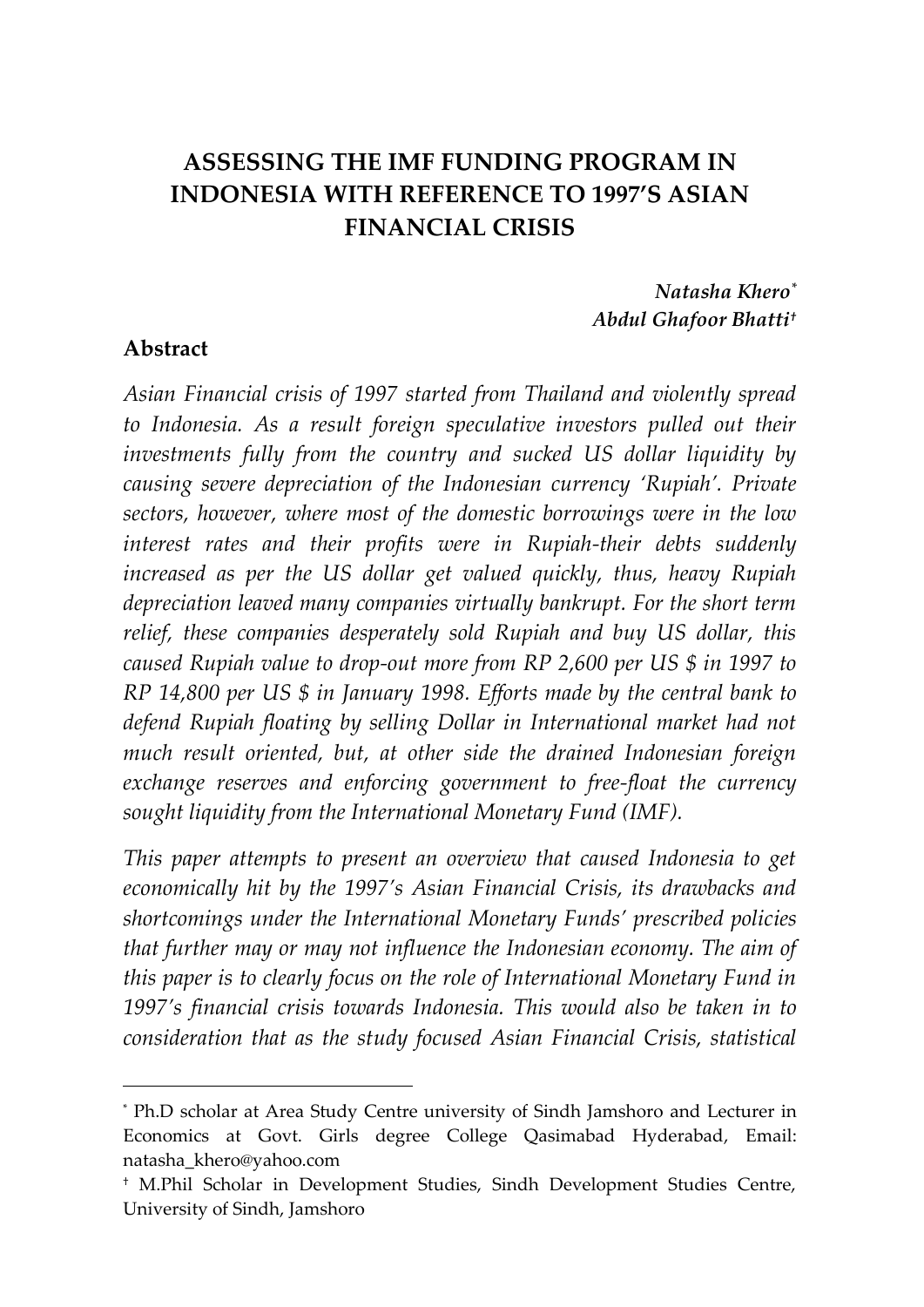*data has been calculated about crisis and post crisis period i-e from 1997 up to 2003. For Indonesia, 2003 is that year where she had been repaid its entire external loan outstanding to IMF. No any loan disbursements have been found from IMF to Indonesia the year after.*

**Keywords:** Financial crisis, international market, foreign exchange

# **Introduction**

The Indonesian archipelago possesses a striking array of economic and geographical assets and farming an arc between different countries via Asia and Australia. Indonesia has 13,677 islands. It controls seaways on its Indian, Middle East and East African ocean sides. Its territory lies between Japan, China and the West Coast of the United States.

Indonesia possesses some of the most remarkable sights in South East Asian region-endowed with a phenomenal array of natural resources along with variety of cultures. She has become the magnet of entrepreneur from the Western side, wayward adventures and inspired artists as well as a stemming ground for proselytizing mission arise un-scrupulous traders. Indonesia has also been witnessed for her running by Dutch and Japanese armies; surveyed, drilled dig up and shipped off by foreign mining companies, poked and prodded by anthologists over the time. In the eve of World War II, Indonesia was a Dutch colony, with the end of the war and Japanese occupations in 1945, a group of nationalists proclaimed struggle and after number of year's struggle and negotiation sovereignty was formally transformed in 1949. From the period she has been politically captured by her own renowned presidencies (Ricklefs, 1993).

Till to mid-1990's, borrowings from the international financial institutions had served as the backbone of the development financing in Indonesia by providing resources to cover the savingsinvestment gap. Whereas, external financing increased sharply in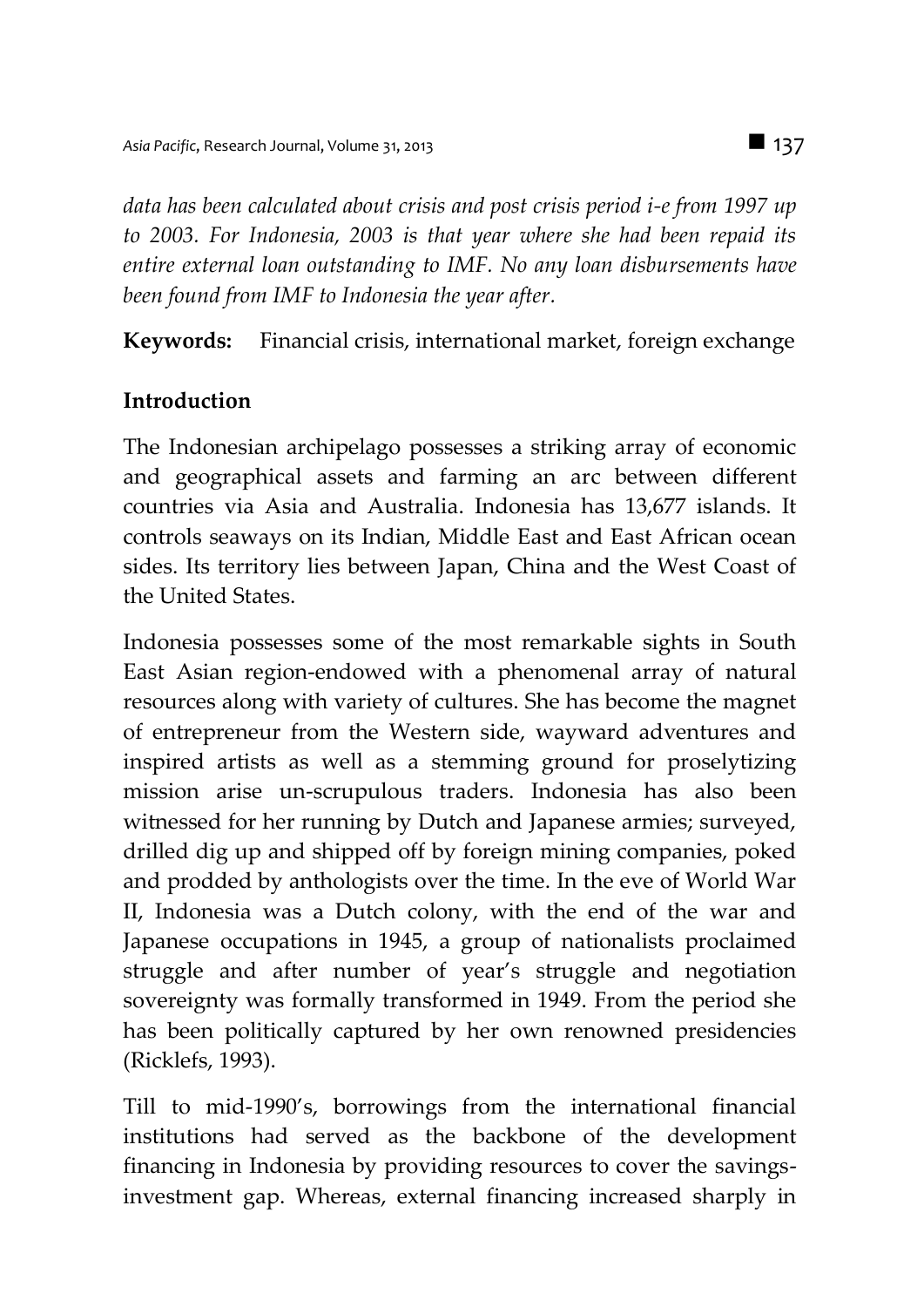response to the rapid expansion in the private sector and the new banking deregulatory policies that followed by the adoption of free exchange regime in the Official Regulation No. 2 of 1982. In comparison of 19970's US\$2.7 billion debt, the national debt stock mounted up to US\$ 14.87 billion in 1980, US\$ 63.95 billion in 1990 and US\$ 107.83 billion in 1995. Thus, soaring debt burden from 1980 to 1995 was driven primarily by the private sector borrowings. Key indicators to debt such as debt GDP ratio and debt service ratio remained up to the manageable limits.

The turning point faced by Indonesia was the economic crisis that started taking its toll at the end of 1997. Generally known as the 'twin crisis' began with the contagion effect from the attacks on the Thai bhat which further triggered steep depreciation in the Indonesian Rupiah. Losses sustained by the currency and plunged Indonesia in the historic debt crisis. By the end of 1980 country's foreign debt stood at US\$ 159.9 billion. The economy had contracted 13.1 percent as well as the income per capita was down from US\$1 1,050 to less than US\$ 600 per annum. As a result, Indonesia became quickly reclassified as a severely indebted low income country (Goeltom, 2007).

The International Monetary Fund (IMF) has been considered as world's specific funding agency which has significant impact over the world's most low, middle and sustained economies. Currently IMF is working along with 188‡ (IMF, 2013) member countries across the world. IMF's core responsibility is to provide loans to countries experiencing balance of payment problems. The financial assistance is being made by IMF in a sense to boost up the international reserves, strengthen the payments for imports and revise the condition entities for strong sustained economic growth in order to stabilize the national currency. The loaned amount that a country can borrow according to its access limits –simply varies according to

 $\overline{a}$ 

<sup>‡</sup> Data taken on 31st May 2013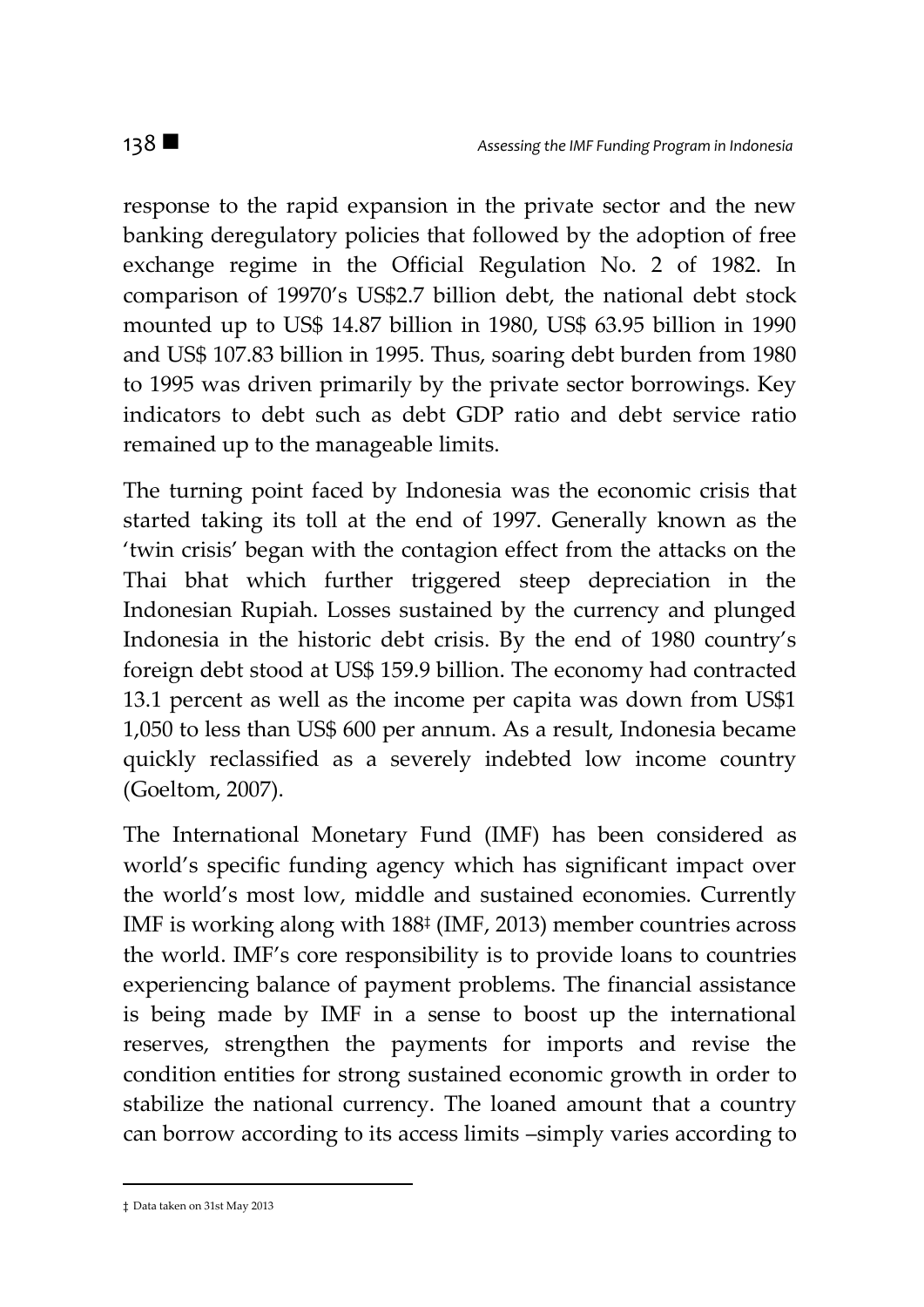the type of loan but is authentically a multiple of country's quota.

Indonesia is commonly known as 'the land of Islands', joined International Monetary Fund program in 1954. At first the relationship remained on its peak but slowly and gradually the relationship between the Fund and Indonesia changed drastically on effect of the rise of new order government in mid 1960s. The time witnessed the highly competitive series of stabilization programs, like, after the oil shocks of 1970s, support of Indonesian balance of payments, technical assistance programs and the routine IMF surveillance. These programs lasted only from 1980s to 1990s. Moreover, this relationship got patchy especially when the economic crisis hit East Asia in 1997.

### **Causes of the Indonesian Financial Crisis and the IMF Program**

Before the crisis of 1997, Indonesia had fascinated with the strong macroeconomic indicators like surplus budget, healthy and sustained economic growth rate, and adequate stability in prices, monetary aggregates and exchange rates. With this effect she used to get interests to make investments particularly in to the short term assets and may have been focusing indications of fragility in the corporate and financial sectors. Particularly, there had been a buildup of unhedged short-term foreign currency borrowings by the Indonesian stake holders and corporate persons, as well as misallocation of credits through foreign lendings. However, policies to take up the underlying weaknesses had been ignored during the economic boom periods. Whatever the cause, the financial crisis brought devastation in Indonesia's real economy (see Table 1).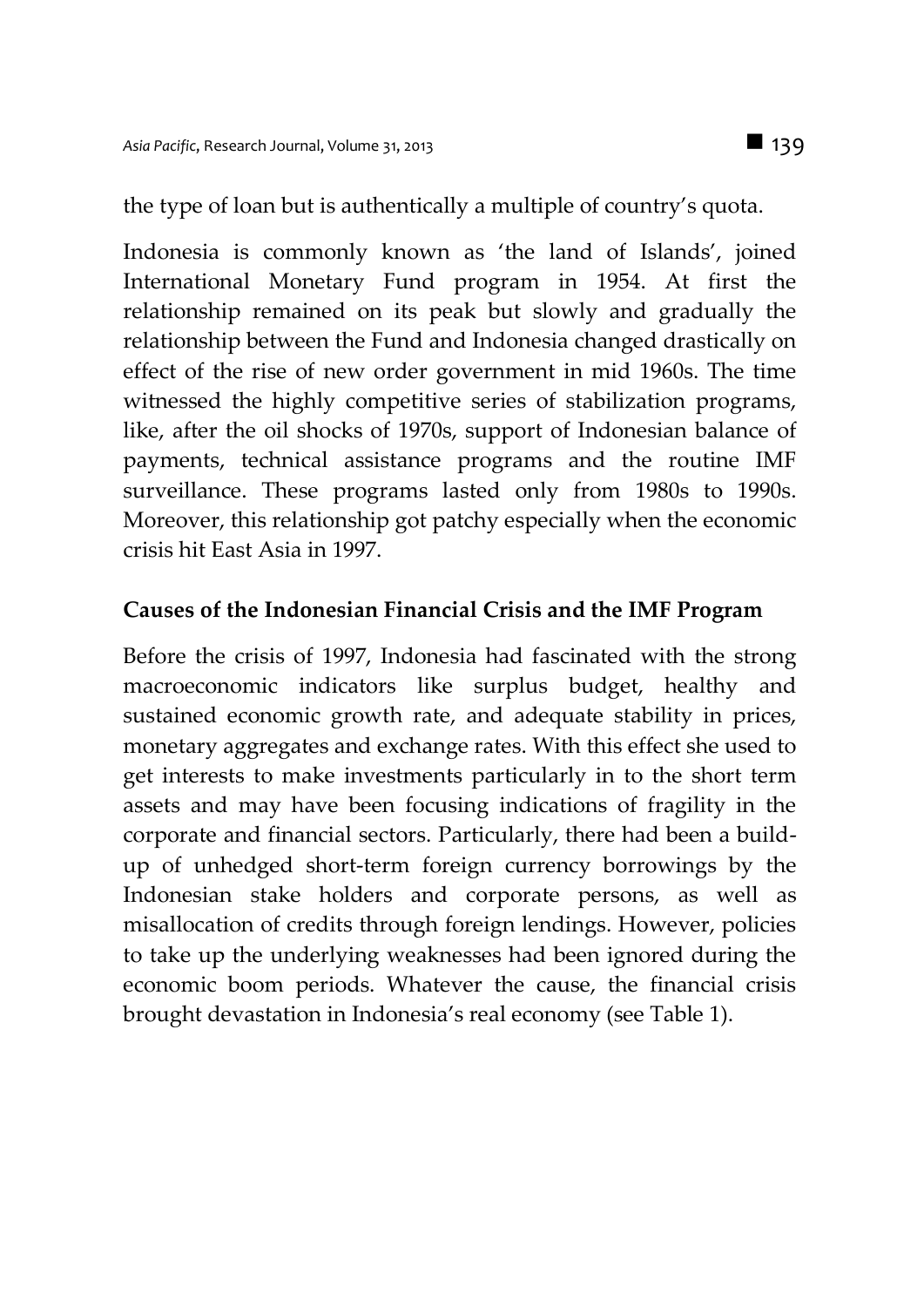|                                                        | Average%<br>1990-1996 | 1996      | 1997      | 1998     | 1999     | Average<br>1999-2003 |
|--------------------------------------------------------|-----------------------|-----------|-----------|----------|----------|----------------------|
| GDP Growth (%)                                         | 8                     | 7.82      | 4.7       | $-13.13$ | 0.79     | 3.38                 |
| Aggregate Investment<br>Growth (%)                     | 10.55                 | 14.51     | 8.57      | $-33.01$ | $-18.2$  | 1.48                 |
| <b>Public Investment</b><br>Growth                     | $-0.7$                | $-1.59$   | 33.39     | 80.88    | $-31.4$  | $-26.12$             |
| <b>Private Sector</b><br><b>Investment Growth</b>      | 41.97                 | 20.18     | 1.41      | $-43.41$ | $-1.3$   | 21.45                |
| <b>Current Account</b><br>Balance in BOP (% OF<br>GDP) | $-1.28$               | $-1.88$   | $-1.15$   | 1.09     | 1.52     | 1.48                 |
| Capital Account<br>Balance in BOP (% of<br>GDP)        | 2.04                  | 2.66      | 0.59      | $-1.03$  | $-1.2$   | $-0.91$              |
| <b>Private Capital Flows</b>                           | 199.46                | 12.27     | $-102.94$ | 3996.45  | $-28.34$ | $-222.92$            |
| <b>Public Capital Flows</b>                            | -44.63                | $-255.36$ | $-651.72$ | 246.22   | $-46.31$ | 54.42                |
| <b>Public Sector</b><br>Balance(% of GDP)              | $-0.01$               | $-0.06$   | $-0.15$   | 0.07     | $-0.01$  | 0.01                 |
| Inflation Rate (%)                                     | 8.4                   | 5.12      | 10.31     | 77.63    | 1.92     | 7.78                 |
| Interest Rate (30 days<br>SBI in %, end of<br>period)  | 14.13                 | 12.88     | 20        | 38.44    | 12.51    | 13.18                |
| Exchange Rate<br>(RP/USD, end of year)                 | 2173                  | 2383      | 4650      | 8025     | 7100     | 8900                 |
| % of Appreciation<br>(Depreciation)                    | $-332.72$             | $-3.25$   | $-95.13$  | $-72.58$ | 11.53    | $-18.59$             |

# **Table 1. Key Macroeconomic Indicators, 1990-2003**

**Source:** Bank Indonesia Statistics, 2004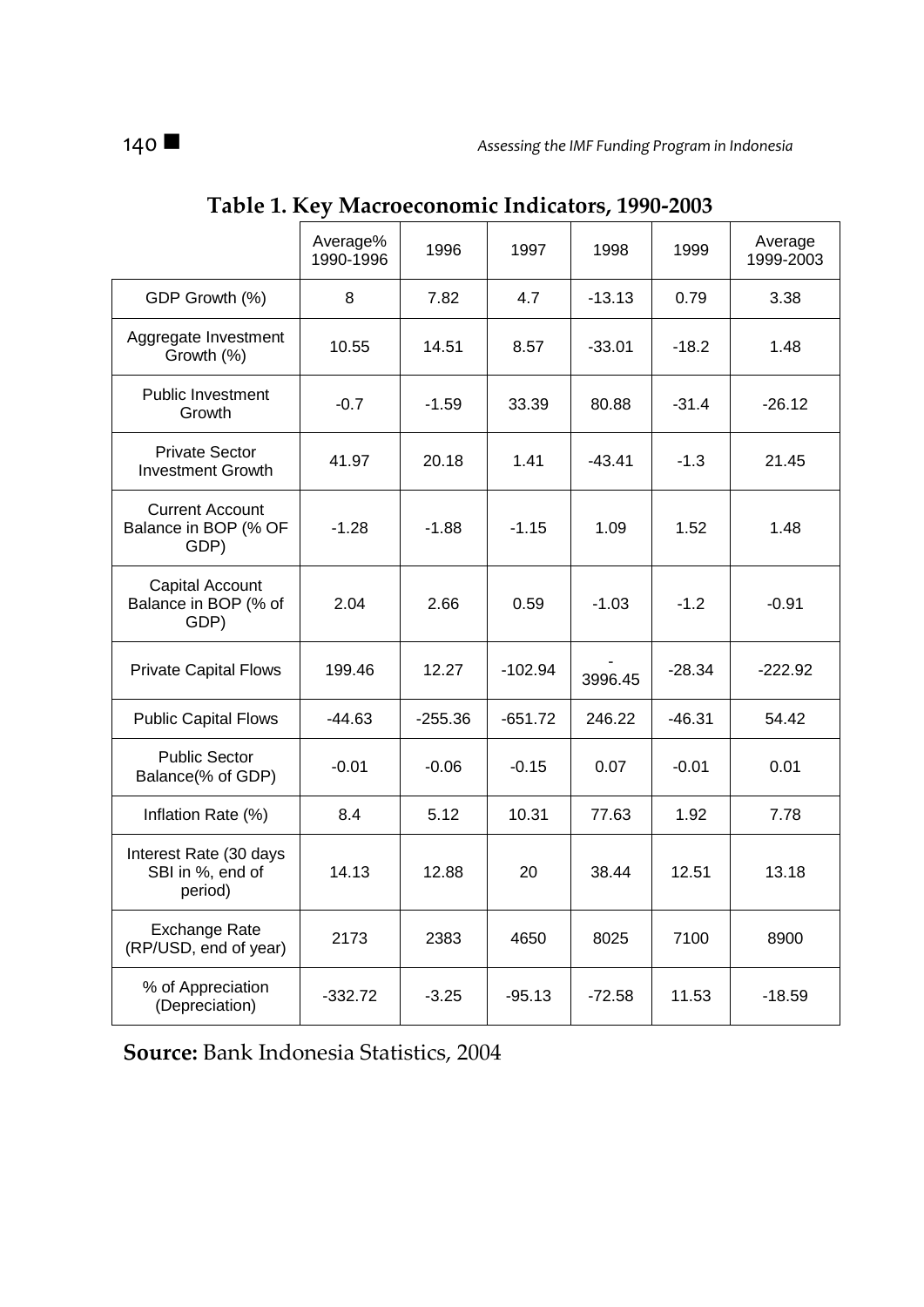

#### **Figure -1: Capital Adequacy Ratio**

**Source**: Bank Indonesia, 2004

The crisis triggered a turning to the impact on the banking system by destabilizing internal system that quickly degenerated in to a vicious cycle, whereas, the early loss of confidence led to bank runs and most of the banking system became technically insolvent.

Behind these macroeconomic statistics there had been the human dimension for sure of the crisis, such as steep fall in consumption, deterioration in living standards and a concomitant rise in poverty. In this regard, the financial crisis reversed Indonesia's decades –long track record of steady poverty reduction. According to estimates, the poverty level mounted dramatically from 11.3 percent in 1996 to 23.6 percent in 1999 (Goeltom, 2007).

### **Financial Sector Reform**

The weaknesses in the financial sector subjected to a huge devastation of the year 1997 crisis, these flows were mainly concerned with governance in the corporate, financial and government sectors but affected hugely over Bank supervision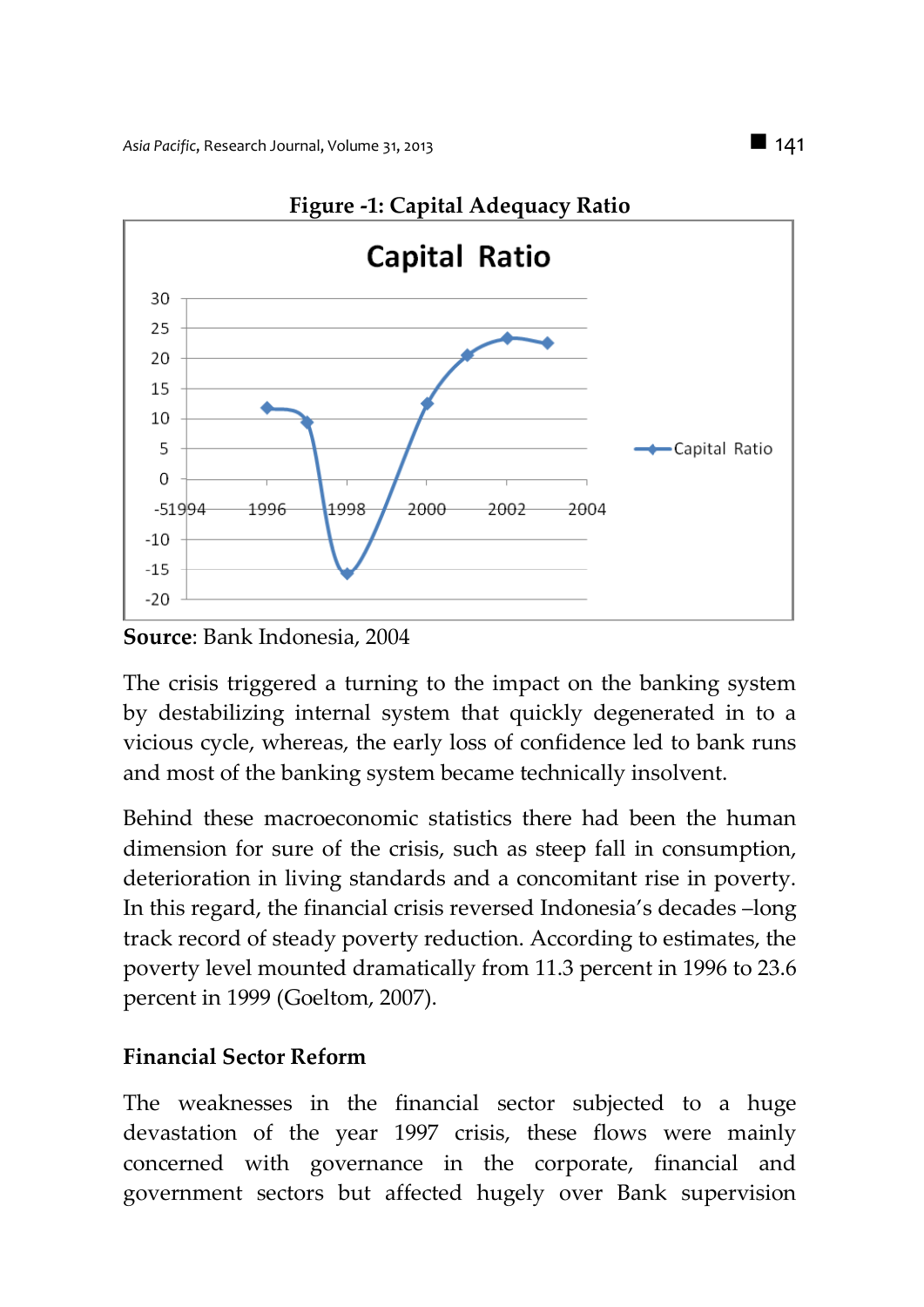policy skills. Likewise, the major financial reforms adopted by Indonesia and strongly recommended by IMF are mentioned here.

# **Bank Restructuring and Stabilization Program**

During the first few months of the crisis when there was intense outflow of capital which resulted in the sharp depreciation (up to 30%) called for lightening of monetary policy. However, the mixture of depreciation in Rupiah along with high interest rate led to the huge corporate defaults. Bank faced a two-fold burden of surging interest rates on funds concomitantly by soaring non-performing§ loans that threatened their solvency. It was under these pressing circumstances that the Government of Indonesia signed its first letter of intent to the IMF on 31 October 1997.

The first and foremost conditionality imposed for the financial sector was the closure of 16 small private banks considered insolvent. The closure implemented in the early November 1997 triggering immediate panic throughout the banking system. In anticipation of huge pressure in the foreign exchange market, the government and the IMF arranged a first line of defense to be used in foreign market intervention and second line of defense as Stand-by Facility (John, 2005).

# **Bank Restructuring**

 $\overline{a}$ 

The IMF got herself intensely involved in the establishment and functioning of the Indonesian Bank Restructuring Agency (IBRA). IMF imposed conditionality was extensive performance criteria and

<sup>§</sup> A non performing loan is a loan that is in default or close to be in default. A loan is non-performing when its interest payments and principles are past due by 90 days or more, or at least 90 days of of interest payments have been capitalized, refinanced or delayed by the government, or payment less than 90 days overdue. But there are other good reasons to doubt too that payments will be made in full. The specific explanation is dependent upon the loans, particular terms and conditions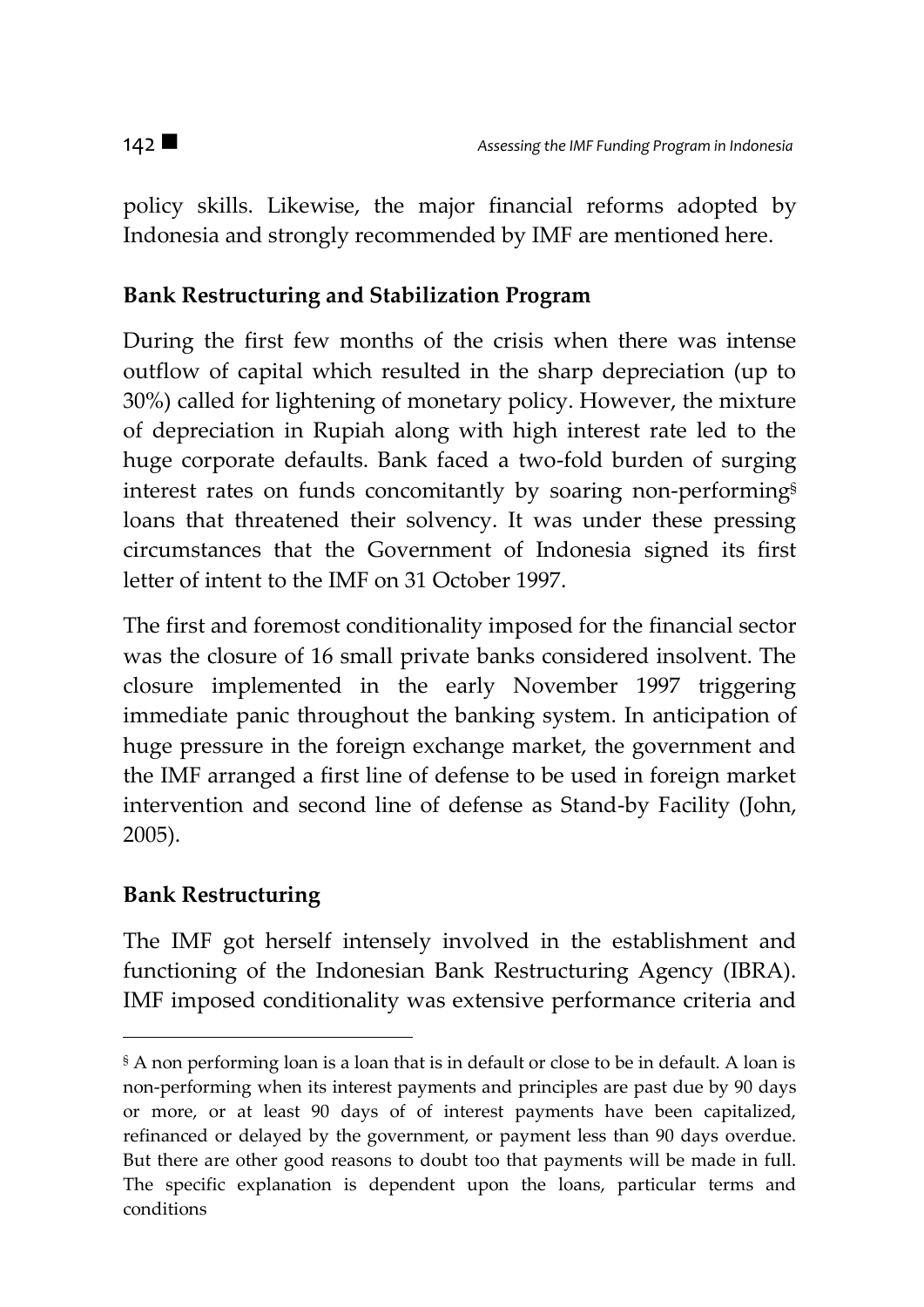structural bench-marks. While IBRA was responsible for following key tasks:

- 1. Nursing of problems bank transferred from BI (Bank of Indonesia).
- 2. Resolution of the assets and liabilities of closed banks through the Asset Management Unit.
- 3. Corporate restructuring.
- 4. Selling the assets of closed banks to recover funds from the government.

# **Adequacy of IMF Funding**

In the Indonesia's case, IMF access was set at US\$10 billion (490% of quota) in which principal amount came from the bilateral donors as well as well as international development banks (the world bank, & the ADB provided US\$ 4.5 billion and US\$ 3.5 billion respectively), another US\$ 4 to 5 billion was committed on bank Indonesia's resources, if needed, where they found itself result oriented. The IMF used to show itself as the front-man of the country. Within the first two years, about US \$ 8.7 billion were disbursed. Initial research has found that IMF financing's inadequacy was not the main reason of ruining crisis of Indonesia but the miss judgments of crisis management (specially of October 1997 and January 1998), the failure occurred at the start of crisis when due to lack of comprehensive bank restructuring strategy, it lead towards the expending liquidity in order to keep weak banks afloat.

Moreover, the crisis became political then, which magnified the critical conditions of crisis management and concluded that the deterioration of Indonesian economic activity is totally unrelated to the actual amount of financing.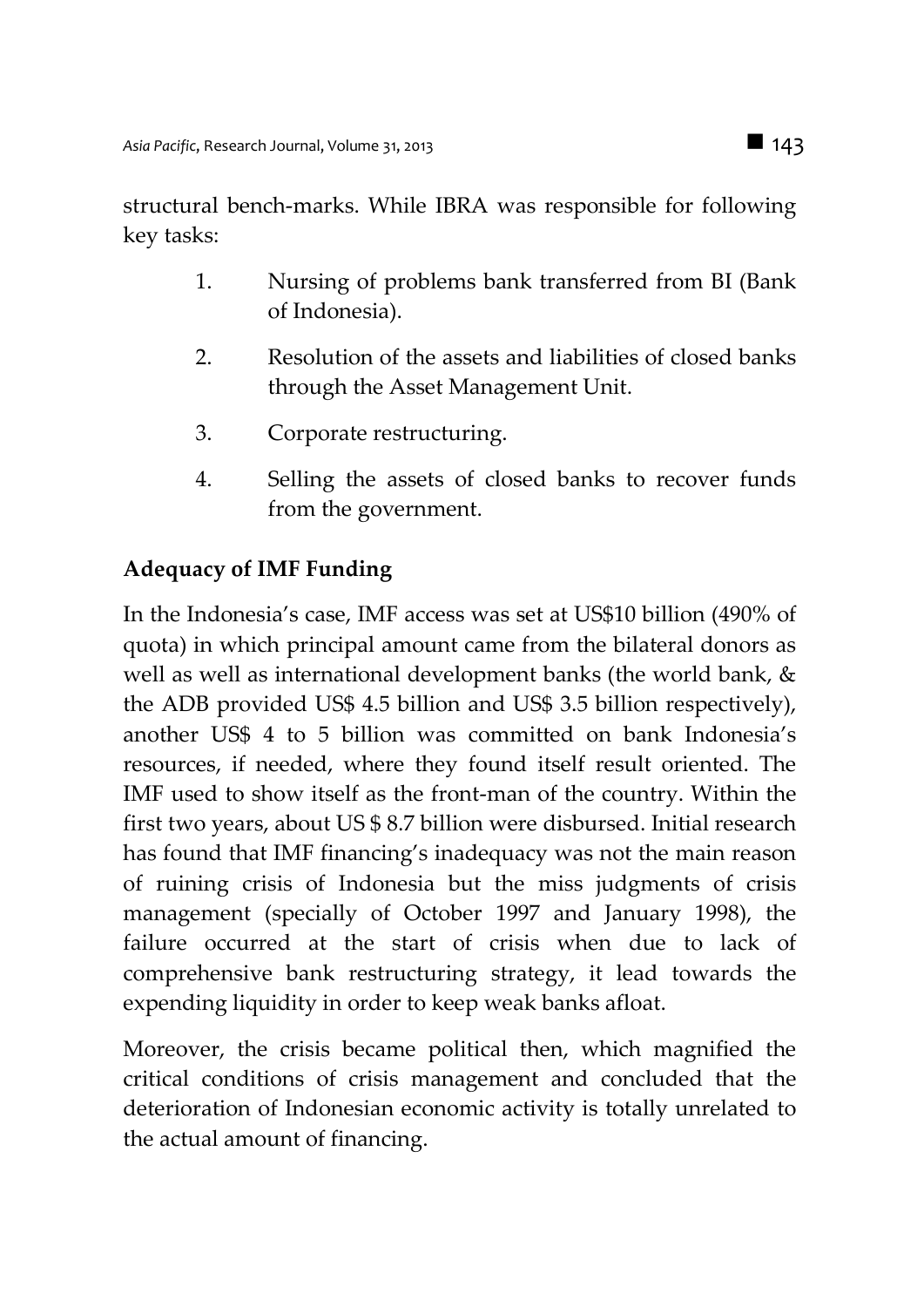The key problem was the inadequacy in program management implementation as well the prescribed rapid increase of liquidity. Consequently, these technical failures got into the intense political crises that further devastated the business confidence. From the technical perspective level, the main foresight was the failure to be counted for the high volume of undisclosed short term interbank lines of credit, essential for import financing. Trade financing then remained un-rolled and caused to exacerbate the crisis. Even though, the financial rescue package was not the major problem which took the crisis deeper in Indonesia, but it's being understood that in some cases, no doubt, official financing support had been insufficient and delayed (IMF-Supported Macroeconomic Policies end the World Recession, 2009)





**Source:** IMF Finance Department.

Figure number 2 confirms that Indonesia has been a major recipient of IMF loan facility for the past 40 years. Data shows a systematical distribution in terms of IMF lending. Apart from 1998, which is known as economic crisis year in the region, Indonesia hit severely by the financial crises in of 1997 to 1998 which influenced its economy to lend from IMF to come out from the Financial Burst.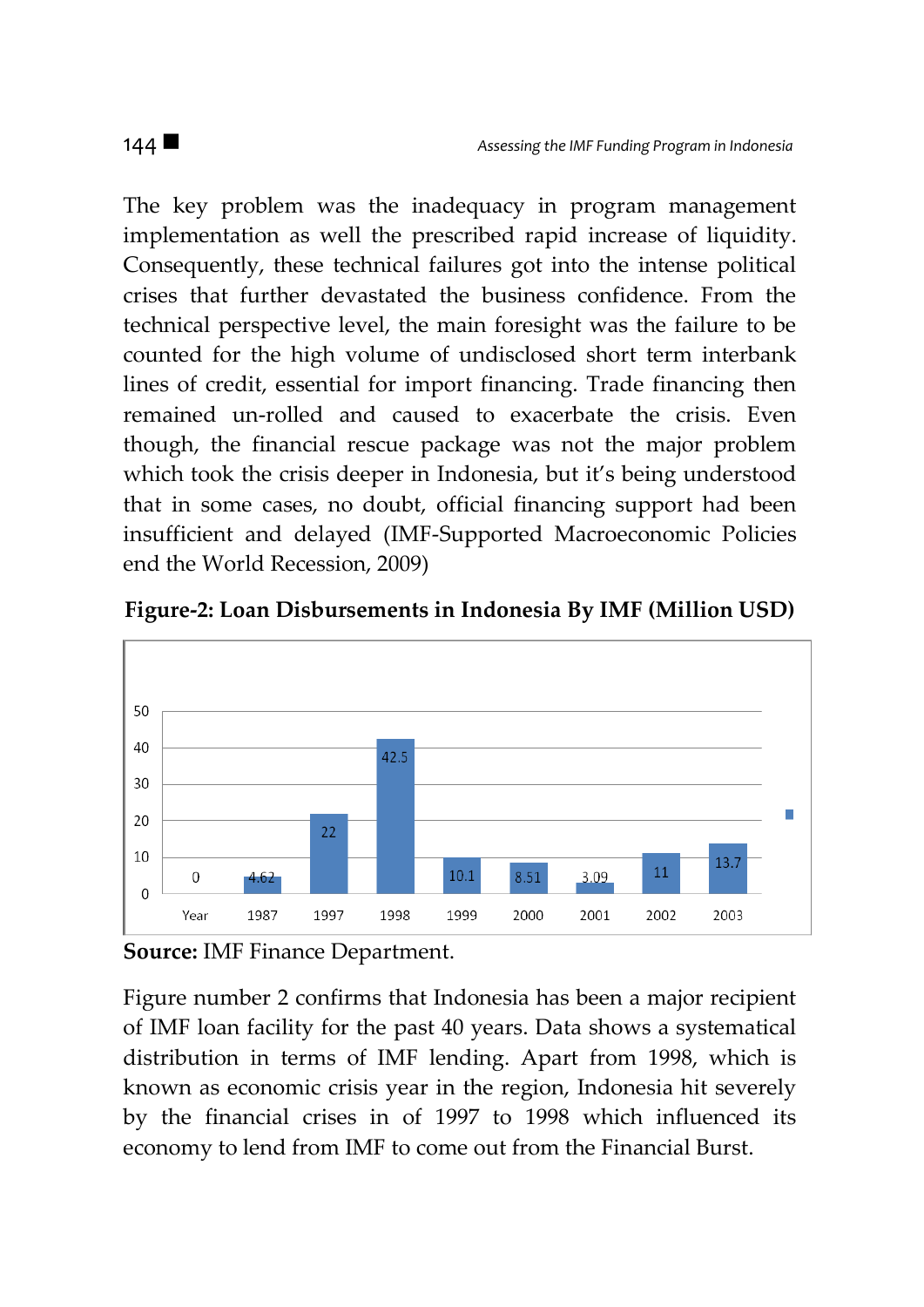

**Figure-3: Loan Repayments made by Indonesia to IMF (Million USD)**

**Source:** IMF Finance Department

In the year 2006 the government got rid of bulk of her external debt burden and repaid the loan as much as possible.

# **Timing at Least As Important As Amount**

From the Asian crisis two distinguishing features of capital account crisis have been learnt as: 1.Crisis occurs very rapidly and requires much more immediate response than current account crisis. 2. And the crisis occurs because the creditors lose confidence in a nation's capacity to serve debt.

In the Indonesian crisis time, IMF was called immediately and the first loan package was disbursed quickly by the IMF. Prompted response to the crisis country must result in restoration of investors' confidence; as such the crisis hit country would be fully able to meet its debt service obligations.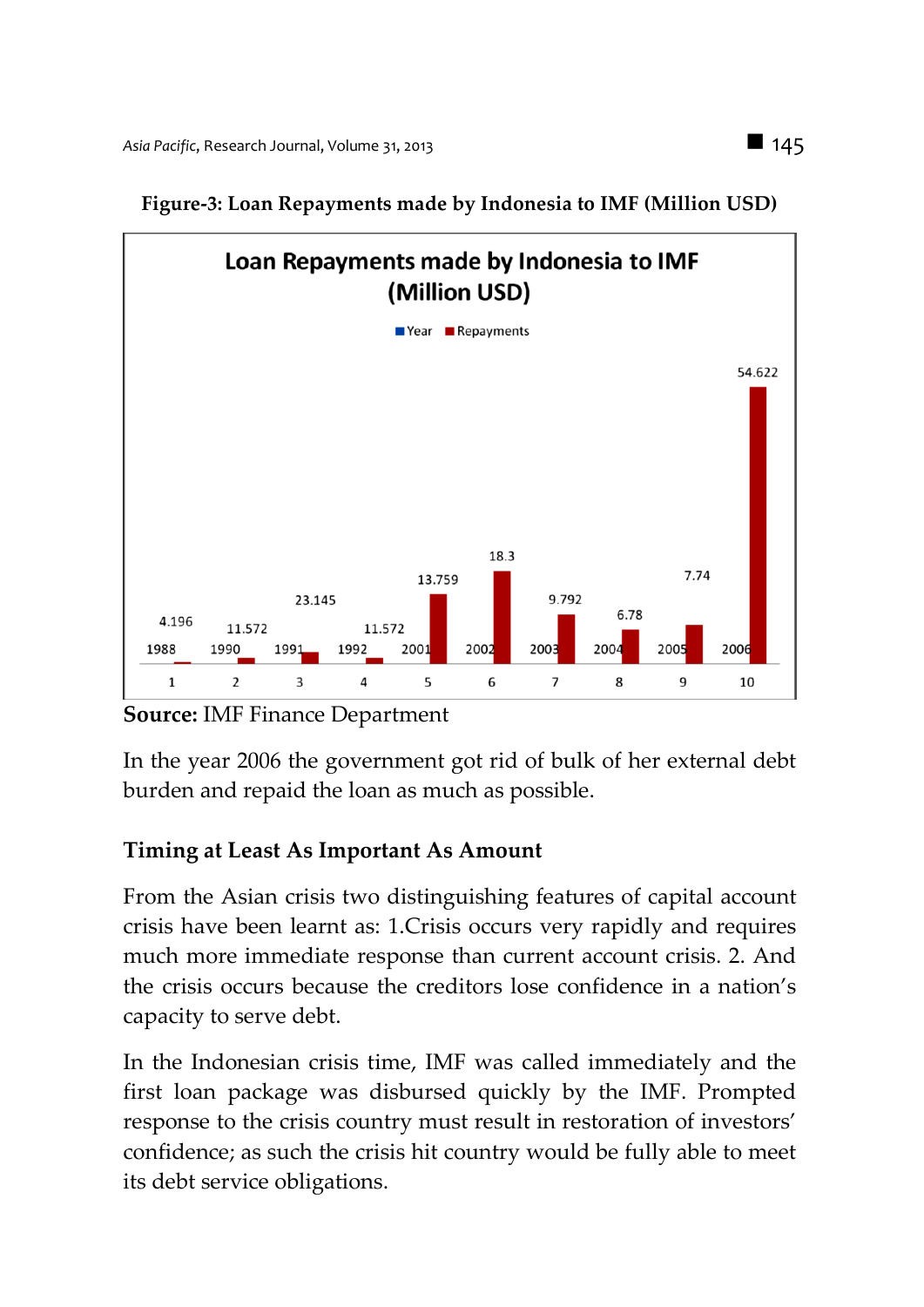# **Excessive Conditionality**

At the early stage of Indonesian crisis, indeed IMF's large scale structural reform provided a strong ray of hope for restoring the confidence at an early stage of the crisis. But, this emphasis is based on large scale structural conditionality –particularly in IMF's traditional expertise areas, detracted from macro-political core policies. In addition, IMF programs were highly supported the non-IMF supporter donors in regard to link the economic progress in Indonesia. In case of dilation in IMF'S disbursements, other donors followed suit, which led to misbalancing and lack of fiscal financing as the crisis got severed in 1998.

## **Exit Decisions**

Over the span of time, the non-IMF financial support, under the shadow of IMF program, had become the major consideration of Indonesia to get rid of the IMF programs as early as suitable. Indonesia decided to be exited, as per the reason that the country herself had to come out from the crisis, due to the resentments as well as disappointments over IMF's number of policy prescriptions. As policy credibility and financing must be considered as two major accounts, because of these, Indonesia considered getting exit from the Fund. Within a particular time, countries need to seize initiative to exit from the loan burdens. The exact time depends upon country's progress under the program as well as other specificcountry circumstances.

### **Exit Strategy**

In many of the Indonesian like availed cases, exit strategy from IMFsupported program is not clearly stated. Indonesian experience explicitly suggests that lack of fully expressed exit strategy caused many uncertainties especially when the country used to give up the program. Thus, the explicit exit strategy may be documented in to a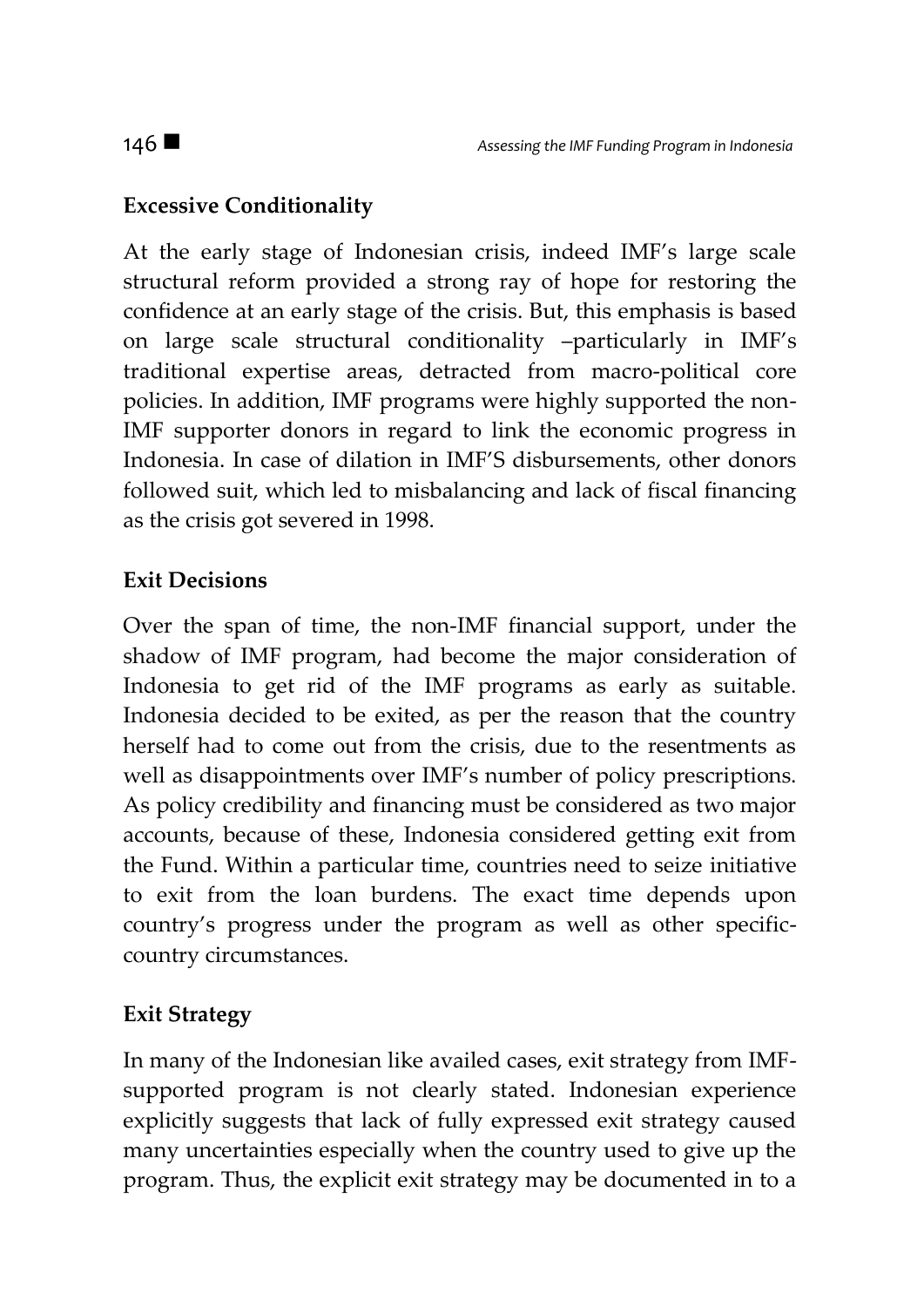program for the clear guidance on a method of phasing the IMF program and to take precautionary actions against the negative effects from the exit. In Indonesia's experience, this should make for smooth exit and may decrease cases of prolonged use of IMF resources.

## **Indonesia and the Foreign Debt** B**urden**

Whenever, any country becomes heavily indebted, it produces four major issues:

- 1. Heavy indebtness produces sustained downward pressure on the worth of currency- thus; the pressure on the currency further would strengthen the inflationary pressure.
- 2. Tight monetary policy causes to curb the inflation which results in unwanted side effects where-as hike in the interest rates could menace the fledgling economic system.
- 3. Excessive foreign burden merely affects to constrict Governments systematical options for promoting economic recovery through fiscal stimulus while the inflationary pressure can also get charged through high fiscal deficit conditions and tries to put upward pressure on exchange rate.
- 4. Last but not the least factor is, giant inflationary pressure can wipe out or even reduce the positive effect on currency depreciation on the current account, which, for sure provides an equal opportunity to re-pay the foreign debt.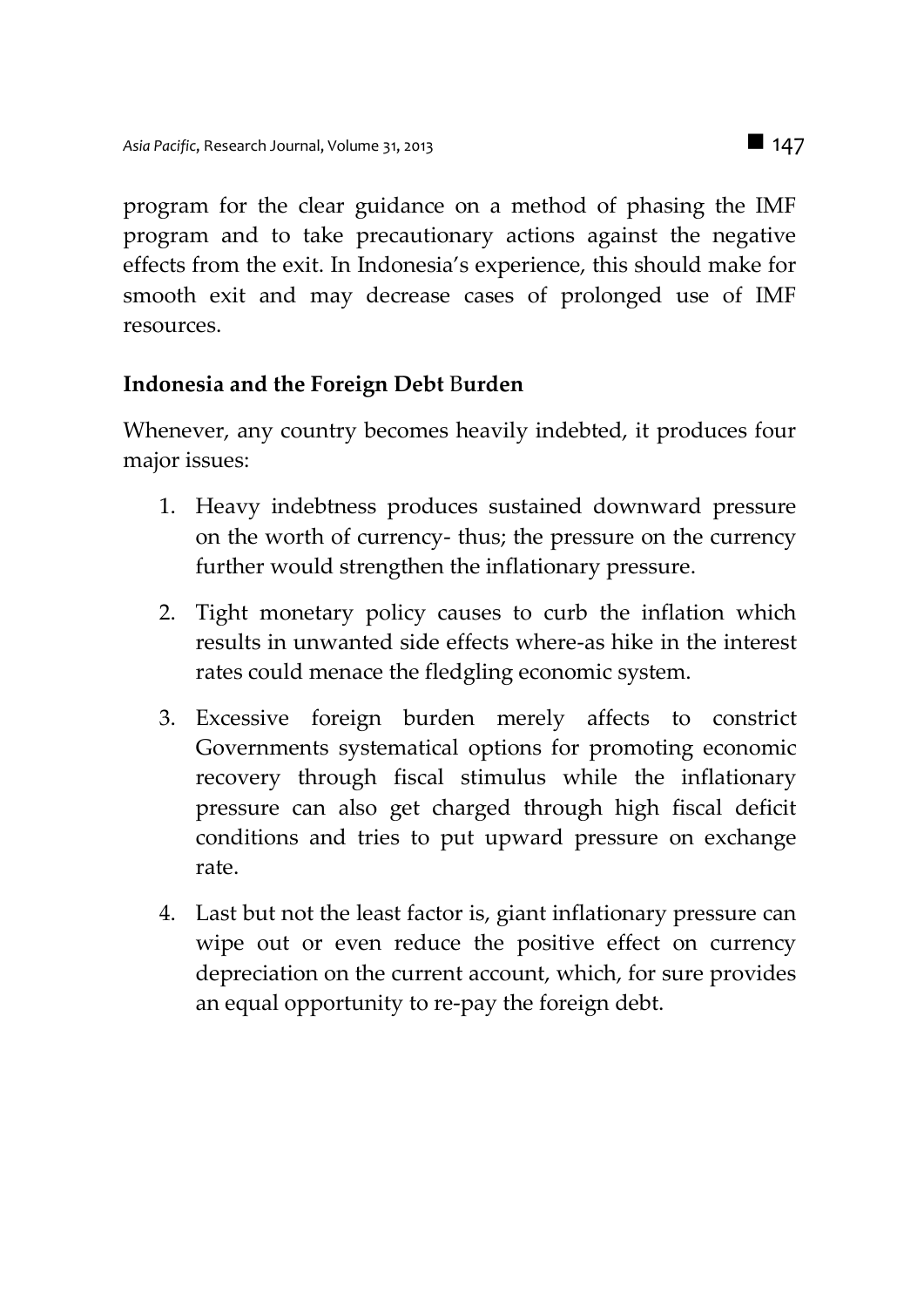

**Figure-4: Net Borrowing of the Economy (1994-2002)**

# **Indonesian Debt Stock Expanding Drastically Since 1985**

Following table which possesses the statistics about private sector borrowing that has increased every passing year at a rapid pace. Initially the debt was accumulated at US\$ 800 million per year with an annual growth of US\$ 1.5 billion to US\$ 1.8 billion from 1981 to 1990 period, while the private sector borrowing came to their average limit with the expansion of US\$ 5.9 billion, from 1991 to 1995, on per year basis. Statistics have shown that till the year 2000, the private borrowings were at their peak. This situation used to worsen the exchange rate crisis that further disabled many companies to service their debt. With the beginning of debt restructuring and repayments, from the past three years, private borrowings had seemed on the downward trend- with effect of no more fresh borrowings. The statistics show that, during this time, Government borrowings remained in stable conditions and gradually expanded by every passing year, the sharp expansion was

**Source**: Bank Indonesia, 2003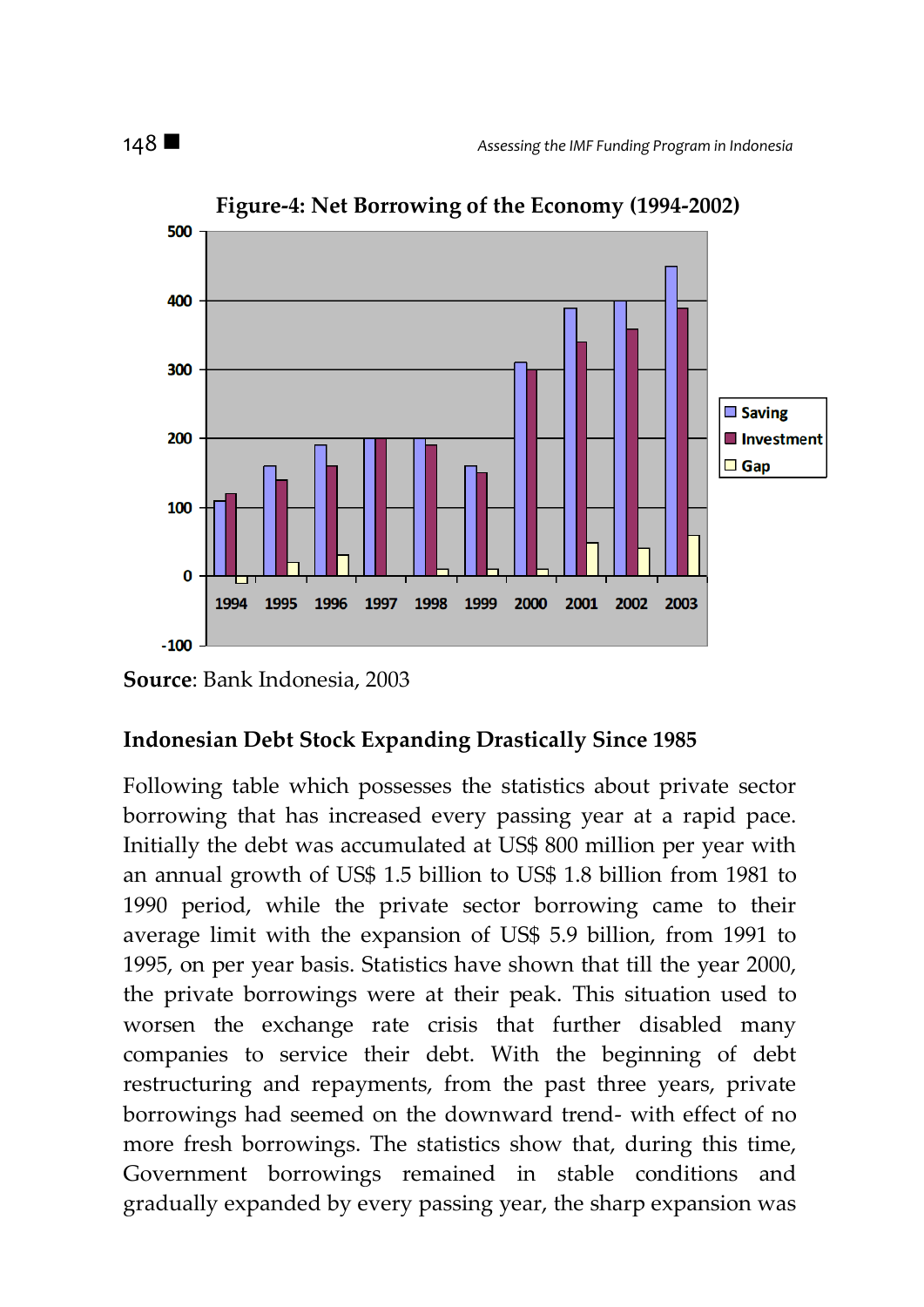recorded in 1995-2000, while the year 1997 has shown extremely high debt disbursements, most of which was disbursed by the International Monetary Fund. Estimated funds were about US\$ 3.03 billion in 1997, US\$ 5.8 billion in 1998, US\$ 1.4 billion in 1999, and US\$ 1.1 billion in 2000 respectively with the average of US\$ 2.8 billion per year (Senhadji, 2002).

| Year             | <b>Government</b> | <b>Private Sector</b> | <b>Total</b>      |  |
|------------------|-------------------|-----------------------|-------------------|--|
|                  | <b>Debt Level</b> | <b>Debt Level</b>     | <b>Debt Level</b> |  |
| 1975             | 6,611             | 1,832                 | 8,443             |  |
| 1980             | 12,994            | 1,876                 | 14,870            |  |
| 1985             | 25,321            | 9,836                 | 35,157            |  |
| 1990             | 45,100            | 18,853                | 63,953            |  |
| 1995             | 59,588            | 48,244                | 107,832           |  |
| 2000             | 74,916            | 66,769                | 141,685           |  |
| 2001             | 71,378            | 61,696                | 133,073           |  |
| 2002             | 74,661            | 56,682                | 131,343           |  |
| <b>June 2003</b> | 75,530            | 55,217                | 130,747           |  |

**Table-2: Indonesia's Foreign Debt Stock, 1975-2003 (million USD)**

**Source:** Bank Indonesia, 2003

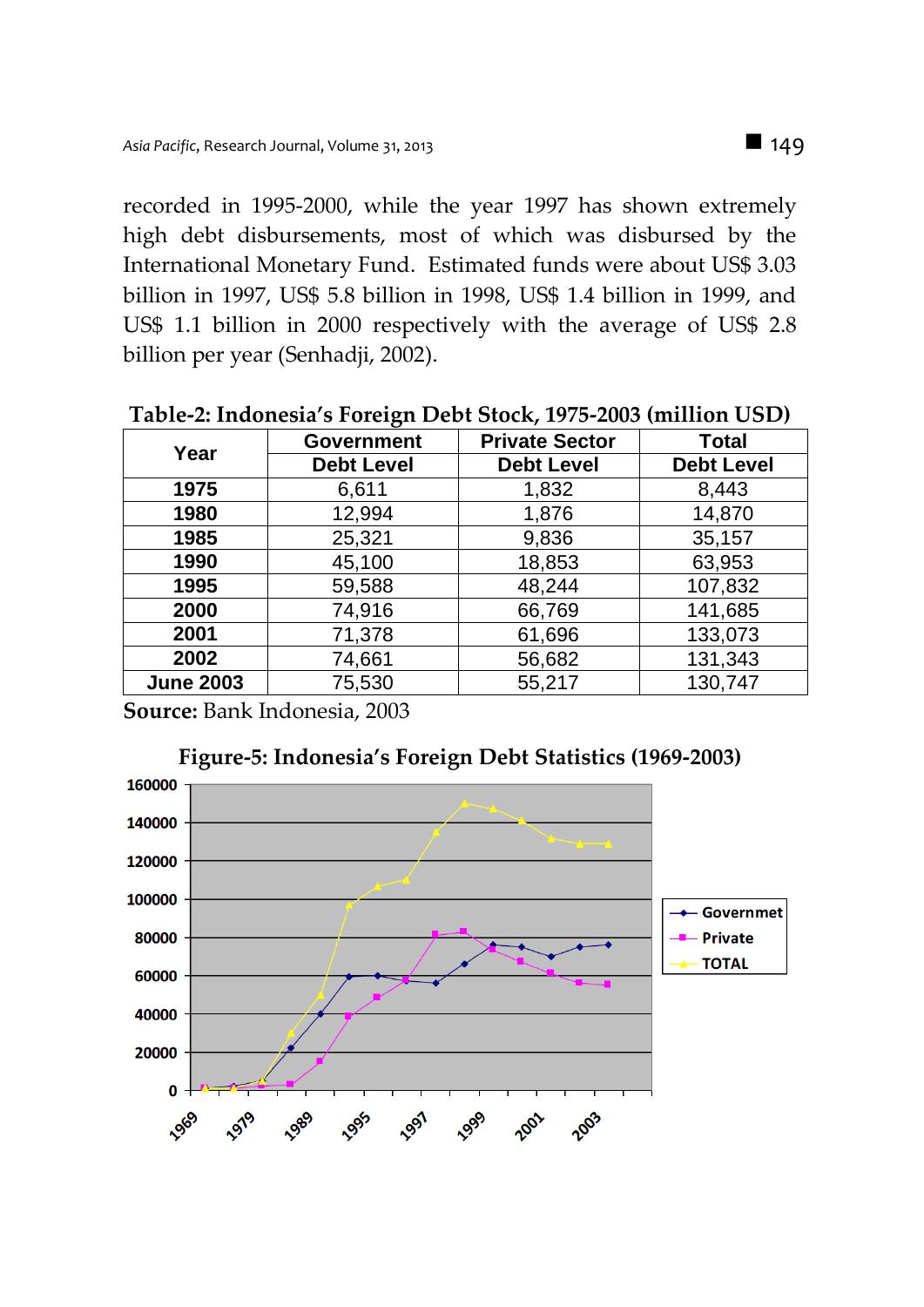With this graphical presentation one can take a look at Indonesian foreign debt stock from 1969 to June 2003. An intense increase projected in government and private borrowings was in the year 1990-1996. After the year 1996, the government debt stock has come to normal with regard to restrictions on private sector borrowings. This stability shows that government's new foreign borrowings are equal to debt service payments due over the same period. Because not all government debt obligations fell during those years of fiscal restructuring, Indonesian debt stabilized. Debt was restructured only in the relation of bilateral loan obligations. However, debt repayments to multilateral agencies had to be arranged in the original borrowing terms. Under multilateral agencies credit policies, they are not supposed to restructure either through refinancing or debt rescheduling, these organizations were not allowed to participate in the government debt restructuring programme of Indonesia also.

| <b>Sector</b>              | 1 year | 1 year | Outstanding |
|----------------------------|--------|--------|-------------|
| Government                 | 95.0   | 75,435 | 75,530      |
| Private                    |        |        |             |
| <b>Banks</b>               | 278    | 3,822  | 4,100       |
| Non Banks                  | 208    | 2,787  | 2,995       |
| Non Financial Institutions | 1,039  | 47,082 | 48.121      |

**Table-3: Composition of Debt by Tenor (position till June 2003, US\$ millions)**

**Source:** Bank Indonesia, 2003

Consequently, IMF aid was also taken into account for managing the safe foreign reserves-consistent with the intended use, these IMF financings were relatively short term (World Bank, 2005).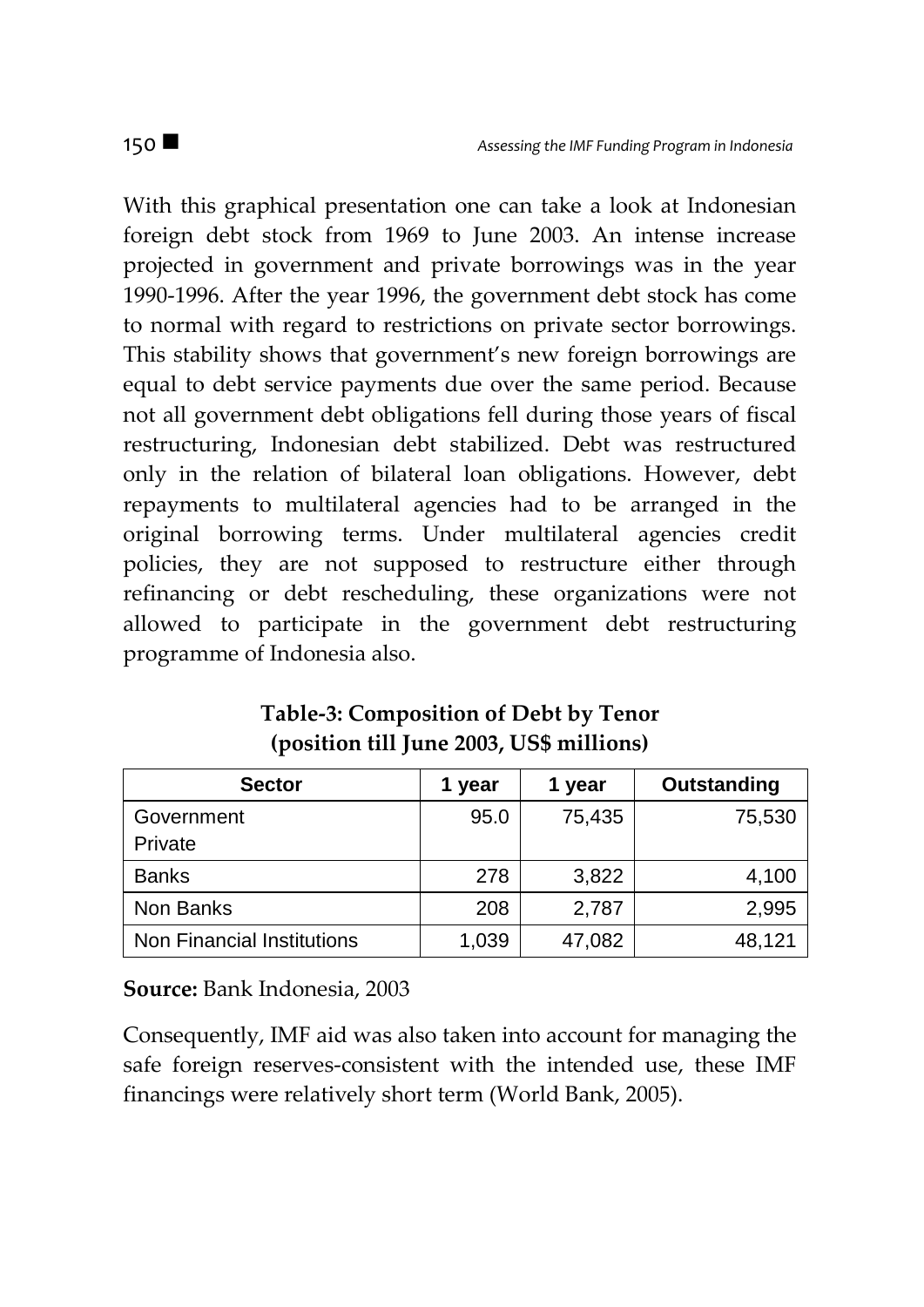#### **Indonesian Debt Service**

 $\overline{a}$ 

Indonesian debt stock rose significantly from the year 1985 to 1995. Here, as shown in the table no. 4, the SDR and the Stick/GDP indicators at 20-30 % and from 50 to 75% figured out within the satisfactory limits, whereas after 1997 crisis, both, SDR and Stock/GDP rates soared before adopting a general decline in the year 2000. At the same time, the debt profile marked by high exposure in short-term liabilities with less economic growth projection of 4.5 % pointed that in servicing the foreign debt repayments, Indonesia could face the difficulties still. The mandatory action is to keep Indonesia away from falling in to permanent debt trap<sup>\*\*</sup> and therefore it is mandatory to trim the debt burden of nation, specially the ratio of debt stock to national output. In case of the interest, payable on loan, the government is charged to pay commitment fees ranging from 0.25-0.75 % of undisbursed loan funds- here some of the lending economies used to charge the up-front fees or commitment fees at a flat rate of 0.125 % to 1 % of the loan amount. This simply means that if the disbursement of loan is gradual or, if the loan has been cancelled because of the disbursement period expiration, or the terms and conditions of loan disbursement are difficult to avail, the government is still bound to bear this expense. It is also very important to look upon the debt burden indicators that further show the inflationary pressures. In order to take precautionary measures to avoid the rising inflation, the monetary policy can take such initiatives like, to raise interest rate etc. (Goeltom, 2007).

<sup>\*\*</sup> The term 'debt trap' usually known as 'debt pitfalls' is used to explain the borrower's difficulties in managing medium- long term repayments and such that the borrowers also become dependent on borrowing even to finance the repayment of the debt itself.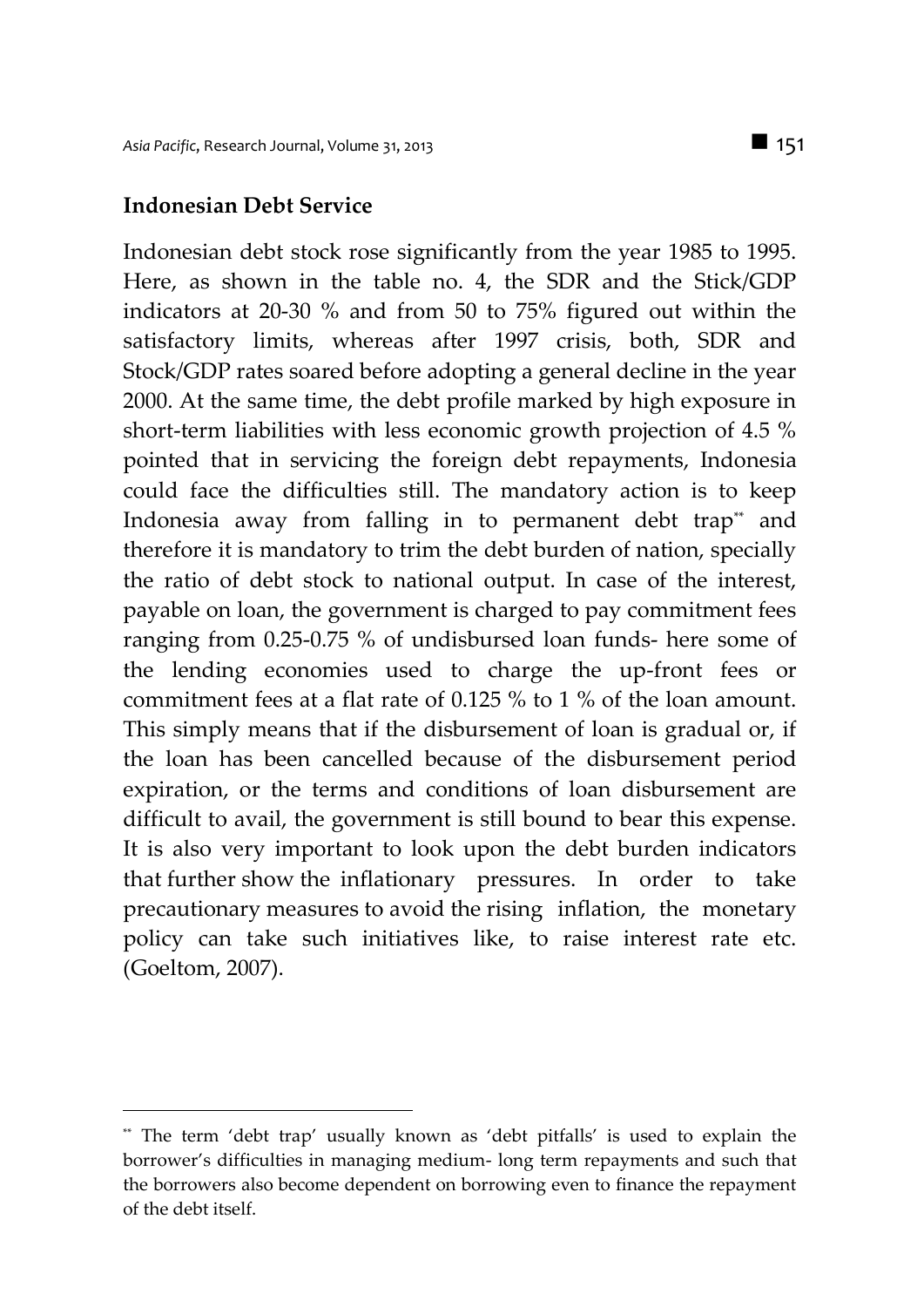| <b>Ratio</b>  | 1997  | 1998  | 1999  | 2000  | 2001  | 2002  | Warning<br><b>Indicator</b> |
|---------------|-------|-------|-------|-------|-------|-------|-----------------------------|
| <b>SDR</b>    | 44.5  | 57.9  | 56.8  | 44.8  | 41.4  | 33.3  | 20                          |
| Stock/Exports | 207.3 | 261.8 | 252.1 | 191.0 | 200.7 | 195.0 | 130-220                     |
| Stock/GDP     | 62.2  | 146.3 | 105.0 | 93.8  | 91.1  | 76.0  | 50-80                       |
| STD/NIR       | 87.9  | 55.0  | 59.5  | 42.7  | 36.6  | 6.8   |                             |

**Table- 4: Indonesian Foreign Debt Indicators, 1997-2002**

Source: Bank Indonesia, 2003

To give a smooth way to economic growth or to overheat the attractiveness of the domestic currency, if there is a situation when country dramatically falls in to the debt trap with heavy stock of debt, then in future and in present times, the economy will become fully dependent over debt financing, including refinancing of past debt. Thus full dependency on foreign flows for sure increases the susceptibility of balance of payments towards the external shocks, which in reaction could make exchange rate to fluctuate. This awful quality of fund placements including loans from creditors and investors will be a reason of capital flight.

| Sector                  | Average<br>94-96 | 1997     | 1998    | 1999      | 2000      | 2001      | 2002      | 2003      |
|-------------------------|------------------|----------|---------|-----------|-----------|-----------|-----------|-----------|
| A. Non Financial        | $-3.74$          | $-8.00$  | 2.69    | 11.72     | 3.64      | 2.07      | 1.56      | 1.16      |
| Government              | 1.74             | 3.45     | 0.57    | 0.51      | 0.79      | 0.11      | 0.79      | 1.07      |
| Corporate               | $-8.88$          | $-13.6$  | $-2.8$  | 6.09      | 5.45      | 1.66      | 1.83      | 6.33      |
| <b>State</b>            | $-0.91$          | $-1.23$  | $-0.43$ | 3.03      | 2.43      | 1.83      | 2.00      | 0.44      |
| Private                 | $-7.97$          | $-12.44$ | $-2.37$ | 3.06      | 3.03      | 0.17      | 0.17      | 5.89      |
| Household               | 3.40             | 2.22     | 4.92    | 5.12      | 1.03      | 3.84      | 2.60      | 4.10      |
| <b>B.</b> Financial     | 0.44             | 7.69     | $-2.03$ | $-10.73$  | 4.50      | 0.86      | 0.15      | 4.05      |
| Bank                    | 0.28             | 7.97     | $-1.49$ | $-10.42$  | 4.50      | 0.93      | 0.07      | 4.05      |
| Non Bank                | 0.16             | $-0.28$  | $-0.53$ | $-0.31$   | 0.01      | 0.07      | 0.09      | 0.00      |
| <b>Total</b>            | 2.27             | $-0.31$  | 0.67    | 0.99      | 0.87      | 2.93      | 1.71      | 2.89      |
| <b>GDP</b> (billion Rp) | 456.434          | 627,695  | 955.753 | 1.109.979 | 1,389,770 | 1.684.281 | 1.897.800 | 2.086.758 |

**Table-5 Structure of the Net Borrowing by Sector to GDP, 1994-2003**

Source: Indonesia's Bureau of Statistics, 2004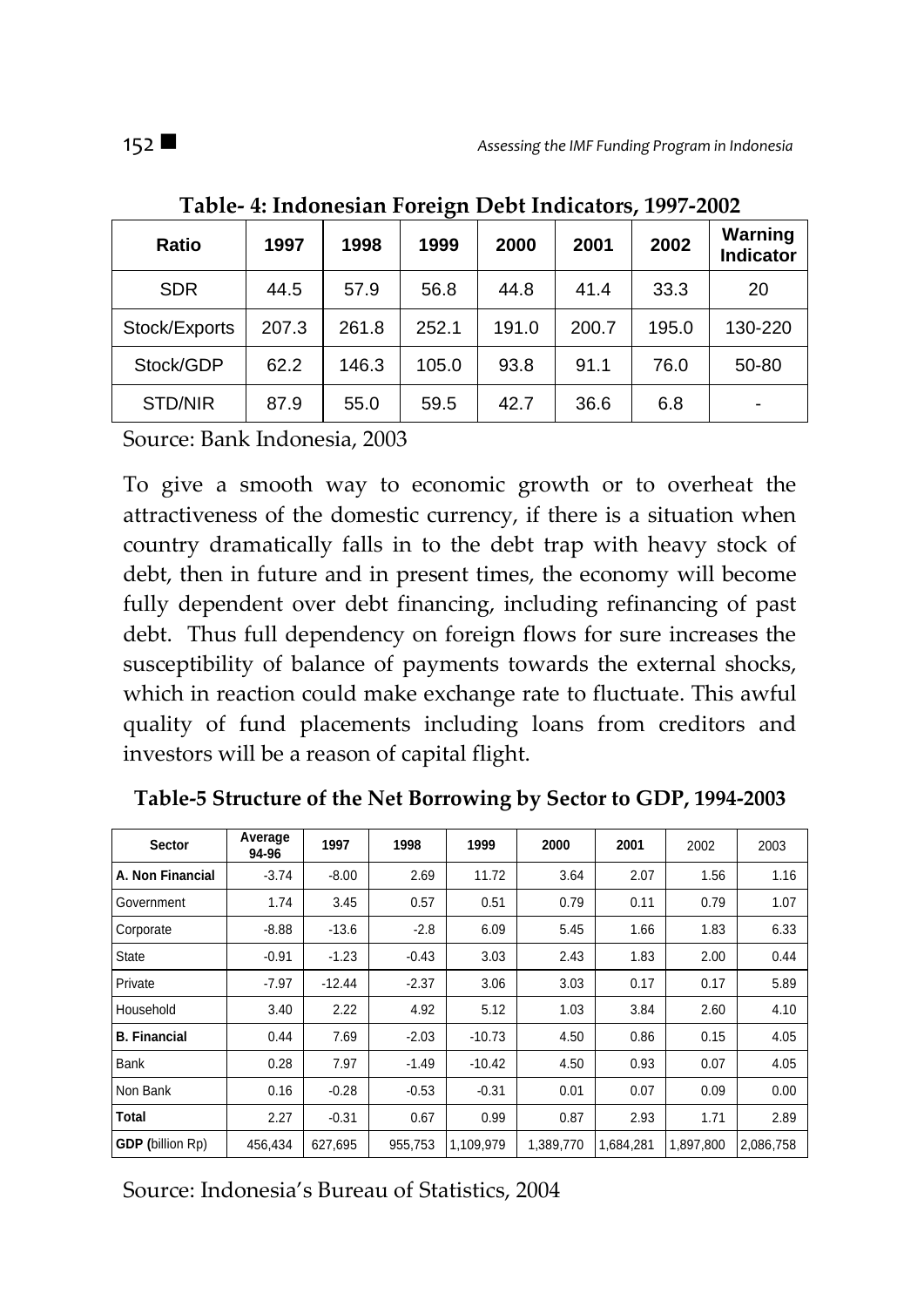From the Indonesian recent crisis perspective, one should see the reflection of some foreign owned manufacturing operations as well as the stagnation in the international fund flows. Moreover, the mounted foreign debt burden also has to affect the monetary policy by providing a systematic linkage of loan burden to inflation.

#### **Indonesia's IMF Experience**

- Indonesia turned to IMF in 1967. In 1997, Southeast Asian crisis hit Indonesia hard. In less than one year, foreign capital withdrew from the country, value of rupee dropped drastically and mass unemployment set in.
- Starting from the crisis in 1997, IMF imposed emergency measures aggravated the economic situation and brought about the increase in internal and external public debt.
- As the loans for specific projects were given directly to the central government, it doled out the contracts on the political connections and facilitated the corruption.
- The IMF measures badly failed by extending and deepening the crisis, as majority of state budget was earmarked for debt re-payments.
- Although economic policy should have been directed at minimizing the depth and duration of economic downturn, this was neither policy nor the impact of the IMF prescriptions.
- The IMF money failed to do much help to Indonesian economy, despite the fact that she will repay the loan with heavy interest. Each Indonesian is now to repay US\$ 250 per person plus interest to the IMF.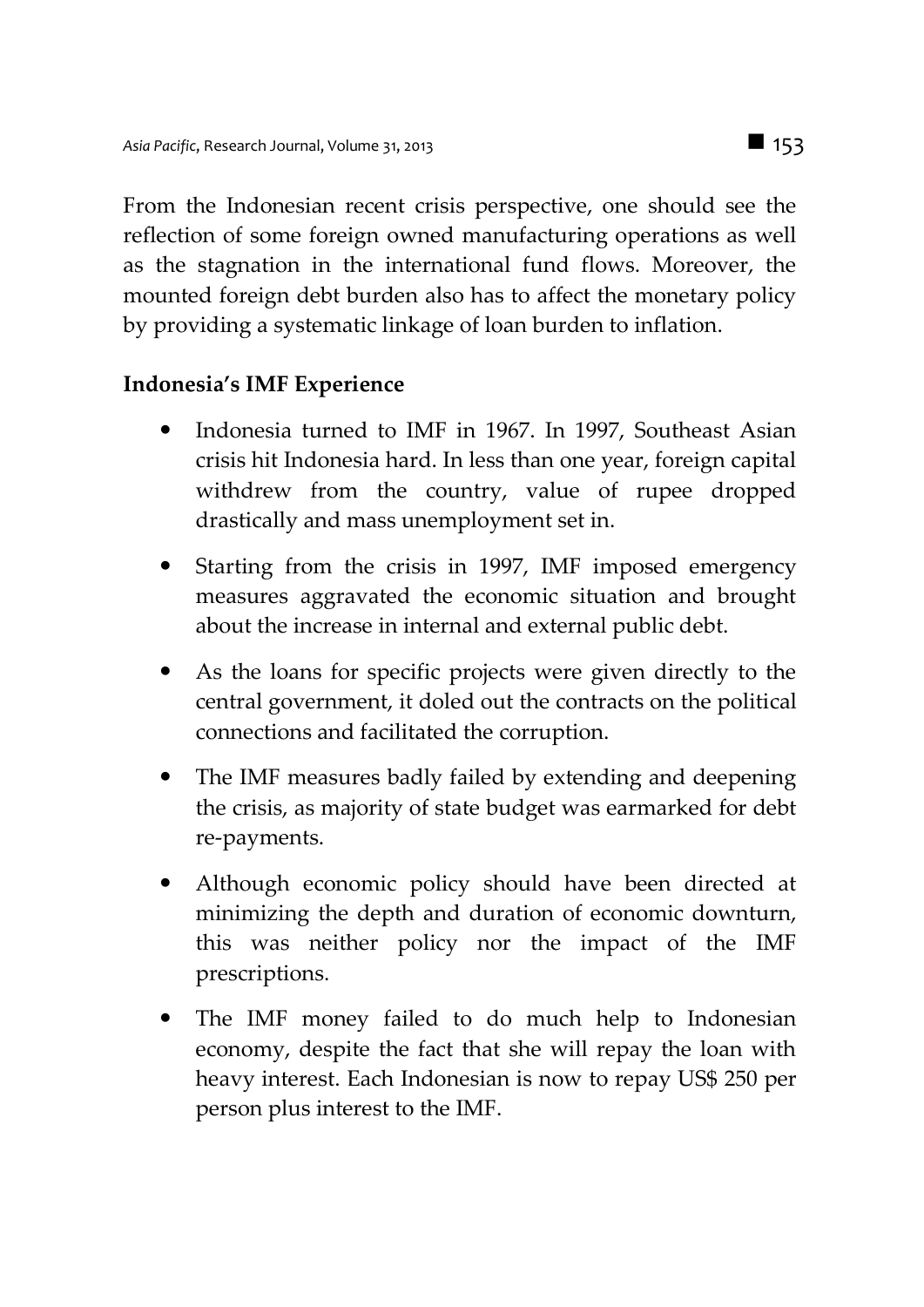- By imposing the draconic conditions for aid to government, IMF encouraged the dictator of that time to implement very unpopular economic measures.
- People hard hit by the impact of these measures began to launch protest.
- The historic balance sheet of IMF's role in Indonesia is an unqualified disaster.

IMF also suggested policy advises, and financial assistance collectively played an important role in Indonesia's struggle to economic prosperity, stability and recovery. Subsequently, it is also important to magnify some critical assessments on the effectiveness of IMF programme and tools as implemented in Indonesia, that:

- 1) IMF suggested policy measures appear to be more suitable for countries focusing mounted fiscal problems, but it committed very less results during the economic crisis of Indonesia in 1997.
- 2) In many of the worse situations which were diagnosed early in the crisis, IMF had reported excessively optimistic situation, this highly optimistic data assessment provided by IMF staff were the reflection of miss-judgments which further resulted in the wrong identifications and even worse policy prescriptions.
- 3) The programme was fully focused on structural reforms and marked extra burden over the country's limited resources. By its design, the programme unnecessarily burdened the already deprived legal system, human resource capacity and institutional framework. Thus, all above factors smartly eroded the public confidence in the IMF policies and programs.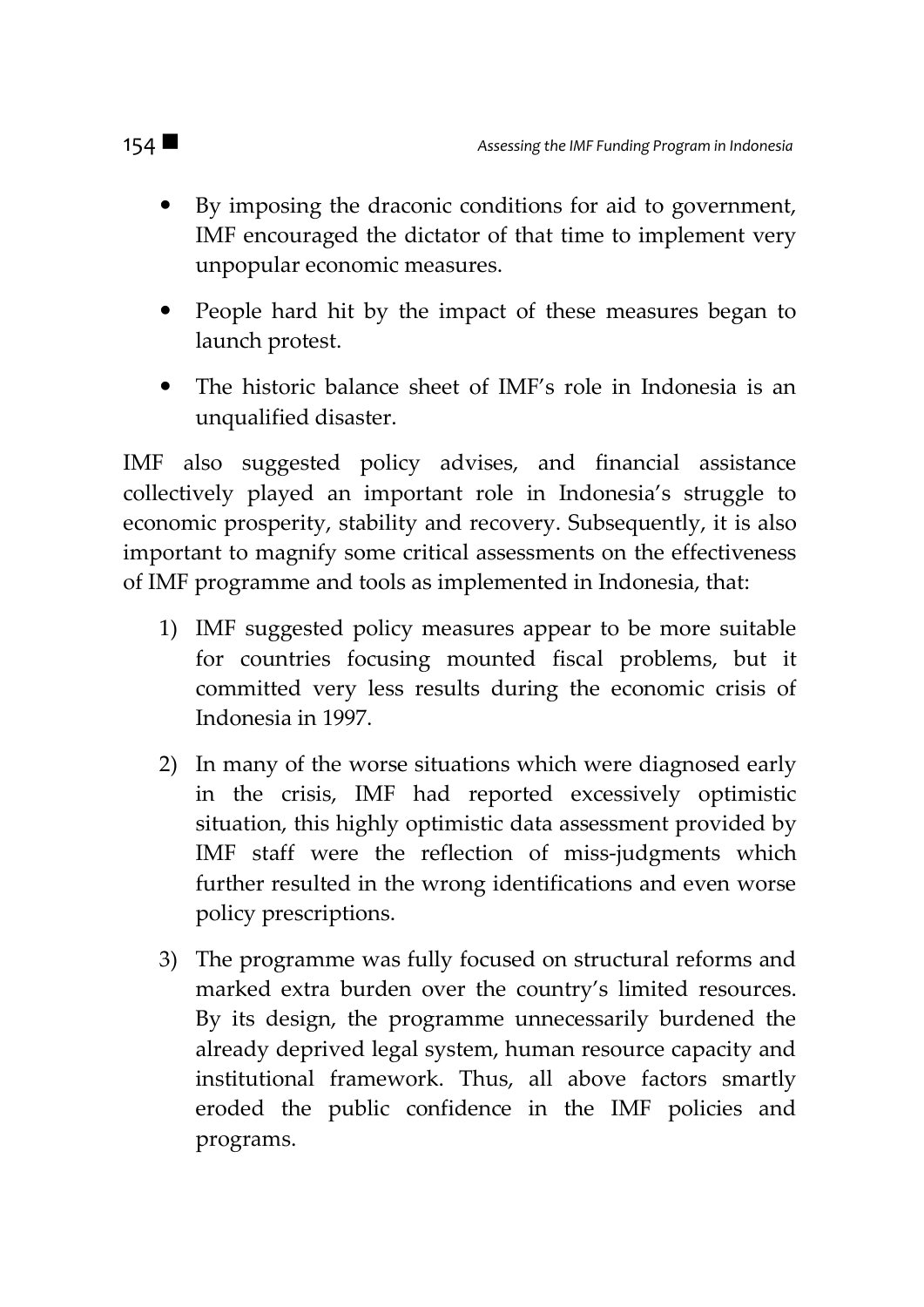For a country, suffering by bureaucratic confusions and internal political disorder, the negotiable issue would be policy credibility not the size of the financial resources.

## **Conclusion**

The Indonesian experience has marked some authentic lessons for some other countries. The robust macro-economic indicators in precrisis period had crucial vulnerabilities which must have been addressed at the earlier time. Financial sector weakness and the rapidly increased capital flows remained the strong reason to deepen the crisis and made it possible for IMF to enter in to the country. For Indonesia, IMF's cooperation had in a way been a blessing which raised awareness among the authorities to strengthen the financial sector.

On an eventual note, beside criticism and space for future progress, in recent years the Indonesian financial sector has made a successive history. Along with many experiences for moving ahead and to put the country fully back on track, full consideration of financial sector reforms would be needed indeed.

### **References**

- Centre for economic and Policy Research. (October 2009). *IMF-Supported Macroeconomic Policies and the World Recession, A Look at Forty-one Borrowing Countries*. New York.
- International Monetary Fund. (2013, May 31st). *IMF Member Countries*, Retrieved From the International Monetary Fund website: http://www.imf.org/member
- John B. (2005). *Indonesia; the Great Transition.* Rowman and Little Field Publishers. Toronto, New York: